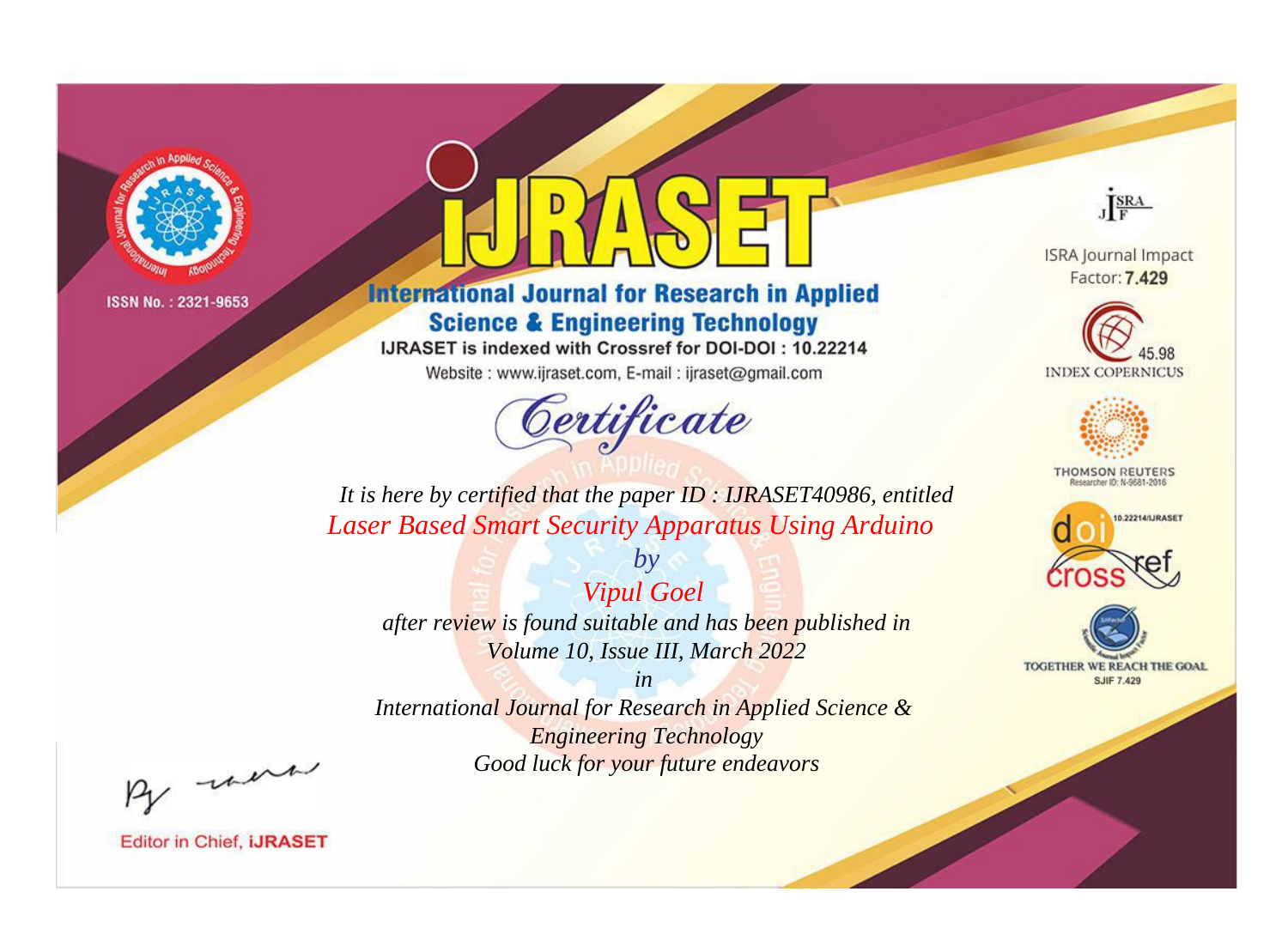

# **International Journal for Research in Applied Science & Engineering Technology**

IJRASET is indexed with Crossref for DOI-DOI: 10.22214

Website: www.ijraset.com, E-mail: ijraset@gmail.com



JERA

**ISRA Journal Impact** Factor: 7.429





**THOMSON REUTERS** 



TOGETHER WE REACH THE GOAL **SJIF 7.429** 

*It is here by certified that the paper ID : IJRASET40986, entitled Laser Based Smart Security Apparatus Using Arduino*

*Rishabh Varshney after review is found suitable and has been published in Volume 10, Issue III, March 2022*

*by*

*in* 

*International Journal for Research in Applied Science & Engineering Technology Good luck for your future endeavors*

By morn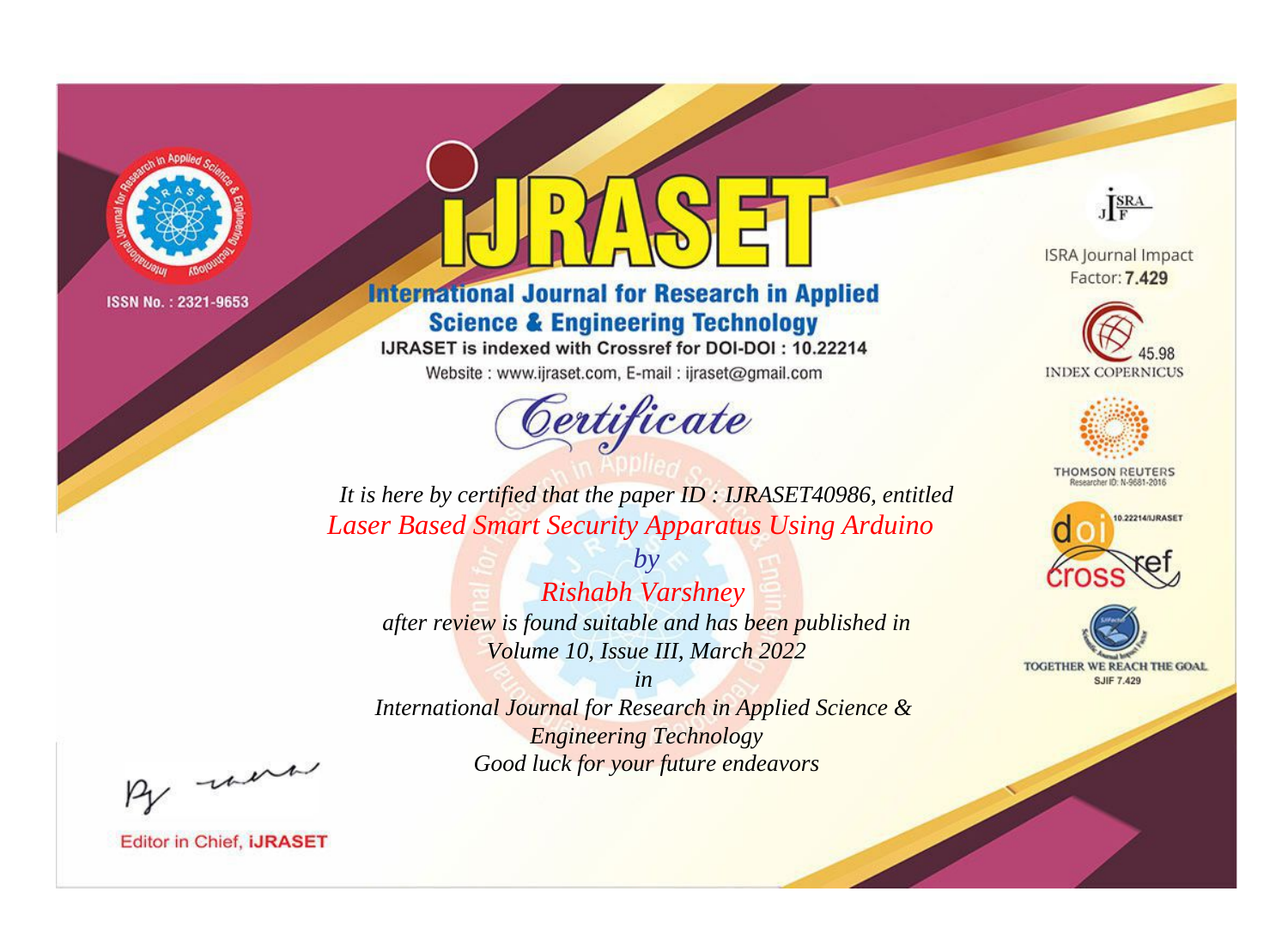

# **International Journal for Research in Applied Science & Engineering Technology**

IJRASET is indexed with Crossref for DOI-DOI: 10.22214

Website: www.ijraset.com, E-mail: ijraset@gmail.com



JERA

**ISRA Journal Impact** Factor: 7.429





**THOMSON REUTERS** 



TOGETHER WE REACH THE GOAL **SJIF 7.429** 

It is here by certified that the paper ID: IJRASET40986, entitled **Laser Based Smart Security Apparatus Using Arduino** 

Saksham Parashar after review is found suitable and has been published in Volume 10, Issue III, March 2022

 $b\nu$ 

 $in$ International Journal for Research in Applied Science & **Engineering Technology** Good luck for your future endeavors

By morn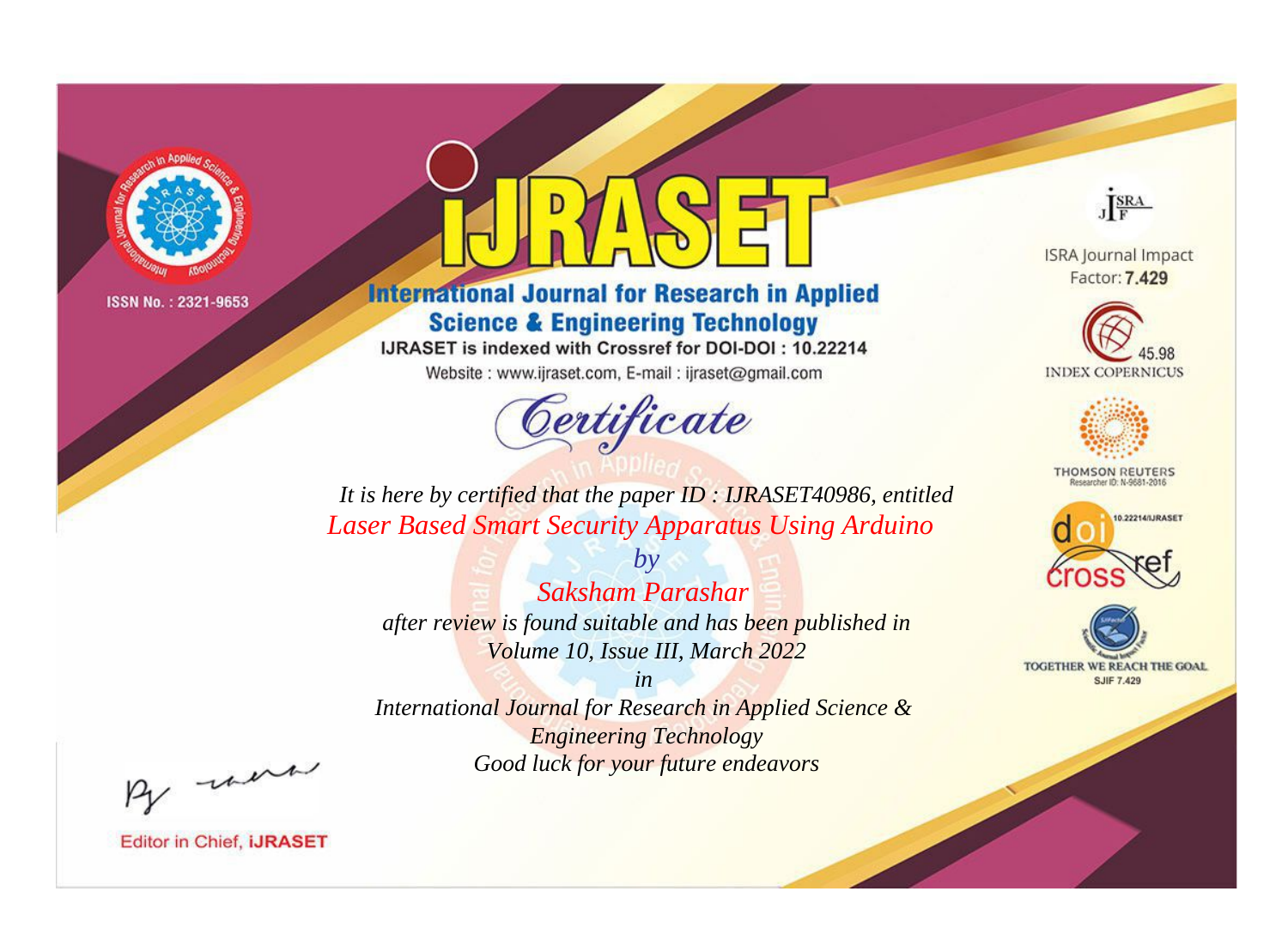

# **International Journal for Research in Applied Science & Engineering Technology**

IJRASET is indexed with Crossref for DOI-DOI: 10.22214

Website: www.ijraset.com, E-mail: ijraset@gmail.com



JERA

**ISRA Journal Impact** Factor: 7.429





**THOMSON REUTERS** 



TOGETHER WE REACH THE GOAL **SJIF 7.429** 

*It is here by certified that the paper ID : IJRASET40986, entitled Laser Based Smart Security Apparatus Using Arduino*

*Sahil Ali after review is found suitable and has been published in Volume 10, Issue III, March 2022*

*by*

*in* 

*International Journal for Research in Applied Science & Engineering Technology Good luck for your future endeavors*

By morn